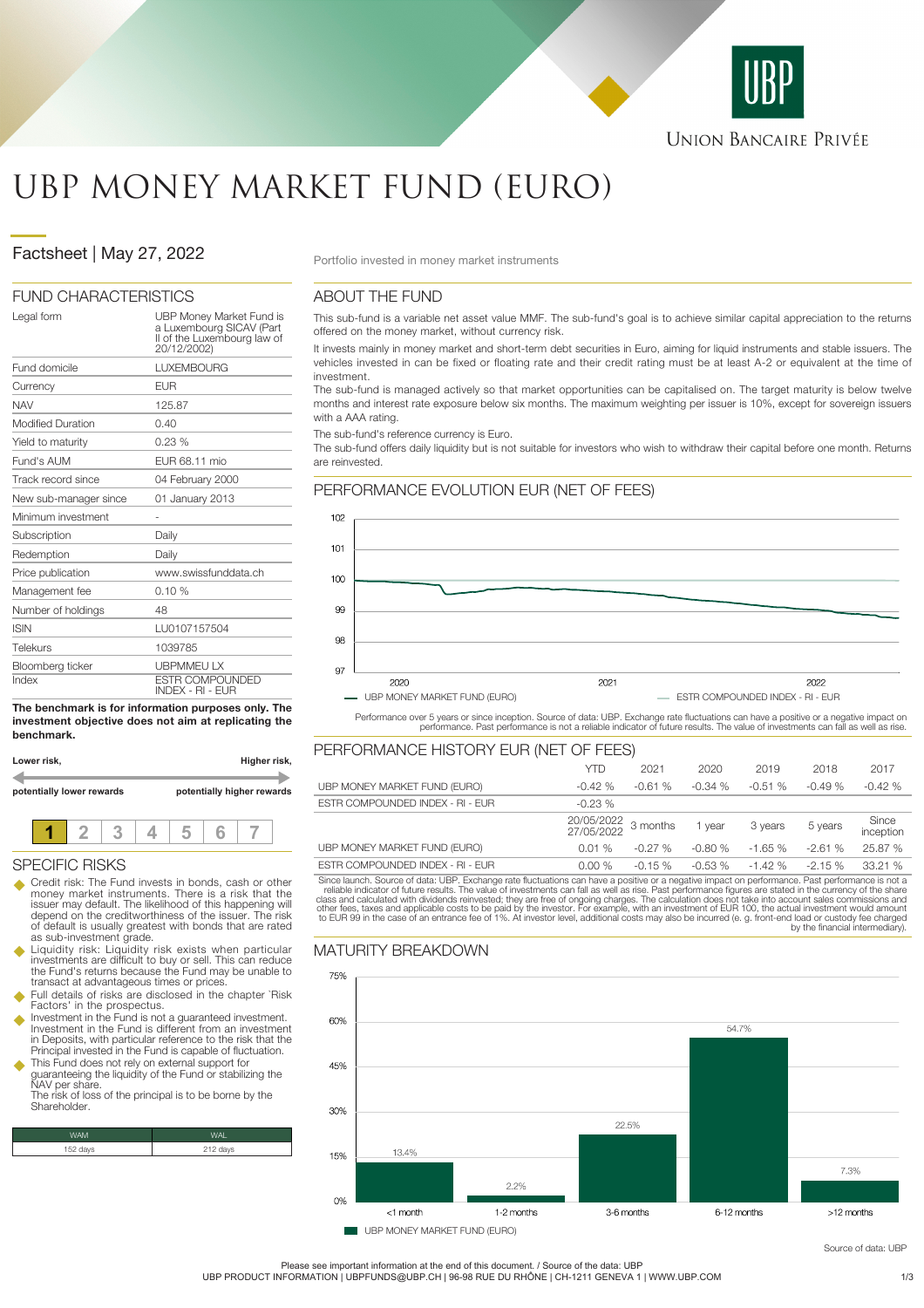# **UBP MONEY MARKET FUND (EURO)**

### RATING ALLOCATION



| Asset                            | Country      | Coupon | <b>Maturity</b> | Weight              |
|----------------------------------|--------------|--------|-----------------|---------------------|
| CREDIT SUISSE AG (LONDON         | CН           | 0.5%   | 01.09.2023      | 3.8%                |
| SOCIETE GENERALE SA              | FR.          | 0.5%   | 13.01.2023      | $3.7\%$             |
| <b>BANK OF AMERICA CORP</b>      | US           | 1.6%   | 14.09.2022      | 3.1%                |
| <b>BANCO BILBAO VIZCAYA</b>      | ES           | 0.1%   | 09.03.2023      | 3.1%                |
| <b>MORGAN STANLEY</b>            | US           | 1.9%   | 30.03.2023      | 3.0%                |
| <b>WELLS FARGO &amp; COMPANY</b> | US           | 1.5%   | 12.09.2022      | 3.0%                |
| ROYAL BANK OF SCOTLAND           | GB           | 2.5%   | 22.03.2023      | 2.9%                |
| GOLDMAN SACHS GROUP              | US           | 0.1%   | 26.09.2023      | 2.7%                |
| HUTCHISON WHAMPOA                | GB           | 3.6%   | 06.06.2022      | 2.4%                |
| FCA BANK SPA (DUBLIN             | $\mathsf{I}$ | 1.3%   | 21.06.2022      | 2.4%                |
|                                  |              |        |                 | Source of data: UBP |

Registered Office **UBP Asset Management (Europe) S.A., 287-289**, route d'Arlon, L-1150 Luxembourg

Switzerland Union Bancaire Privée, UBP SA, 96-98 rue du Rhône, CH-1211 Genève 1

Source of data: UBP

### ADMINISTRATION

**Management Company** UBP Asset Management (Europe) S.A., 287-289, route d'Arlon, L-1150 Luxembourg

#### **General distributor, Swiss representative and Swiss**

**paying agent** Union Bancaire Privée, UBP SA, 96-98 rue du Rhône, CH-1211 Geneva 1

#### **Administrative agent, registrar and transfer agent**

CACEIS Bank Luxembourg Branch, 5, allée Scheffer,

#### L-2520 Luxembourg **Custodian bank**

BNP Paribas Securities Services Luxembourg Branch 60 avenue J.F. Kennedy, L-1855 Luxembourg

#### **Auditor**

Deloitte Audit S.à.r.l, 20 Boulevard de Kockelscheuer, L-1821 Luxembourg

#### **Legal form**

UBP Money Market Fund is a Luxembourg SICAV (Part II of the Luxembourg law of 20/12/2002)

#### GLOSSARY

#### **Benchmark**

Index used as basis for measuring the performance of an investment fund. Also called reference index or comparison index.

#### **Derivatives**

Derivatives are financial instruments whose prices depend on the price movements in a<br>reference variable, known as the underlying. Underlying assets may be shares, equity<br>indices, government bonds, currencies, interest rat also swaps. Derivative financial instruments may be unconditional forward transactions or<br>they may be options. They are traded either on futures and options exchanges on<br>standardised terms, or over-the-counter (OTC) on fre price of the underlying lead in certain situations to considerably higher price fluctuations in the derivative. Derivatives can be used to hedge against financial risks, to speculate on price changes (trading) or to take advantage of price differences between markets (arbitrage).

#### **Duration**

Duration is the average time to payout. This key figure is used to measure the influence of interest rate movements on the price of a bond or bond fund. Duration is defined in 3-year duration means that the value of a bond would increase by 3% if interest rates fall by 1% and vice versa).

#### **High-yield bond**

Bonds with high interest rates and high risk exposure. The issuers of such securities are often companies with a low credit rating.

REGISTRATION AND DOCUMENTATION

**Countries where Distribution is Authorised**

Luxembourg and Switzerland.

Representative

**High-yield fund** A fund for high-yield bonds (i.e. bonds with low credit ratings).

**Investment grade**<br>A rating provides information about the creditworthiness of a debtor. The higher the<br>A rating, the less likely the debtor is to default. A distinction is made between<br>high-quality (investment grade) and

**Credit default swap (CDS)**<br>A reddit default swap (CDS) is a kind of insurance against the risk of credit default.<br>Upon conclusion of a credit default swap agreement, the protection seller pledges himself<br>to pay compensati

#### **WAM**

Weighted average maturity means the average length of time to legal maturity or, if shorter, to the next interest rate reset to a money market rate, of all of the underlying assets in the Fund reflecting the relative holdings in each asset.

#### **WAL**

Weighted average life means the average length of time to legal maturity of all of the underlying assets in the Fund reflecting the relative holdings in each asset.

**THIS IS A MARKETING DOCUMENT.** It reflects the opinion of Union Bancaire Privée, UBP SA or any entity of the UBP Group (hereinafter "UBP") as of the date of issue. It is not intended for<br>distribution, publication, or use

This document has been made on a best-effort basis, is furnished for information purposes only and does not constitute an offer or a recommendation to purchase or sell any security, unless<br>otherwise provided for in the pre

The present document constitutes neither an offer nor a solicitation to subscribe for shares in the fund(s) or sub-fund(s) mentioned, in any jurisdiction where such an offer or solicitation would<br>not be authorised, or to a

Duchy of Luxembourg.<br>In Switzerland, UBP is authorised and regulated by the Swiss Financial Market Supervisory Authority (FINMA); in the United Kingdom, it is authorised by the Prudential Regulation Authority (PRA)

Please see important information at the end of this document. / Source of the data: UBP

UBP PRODUCT INFORMATION | UBPFUNDS@UBP.CH | 96-98 RUE DU RHÔNE | CH-1211 GENEVA 1 | WWW.UBP.COM 32/